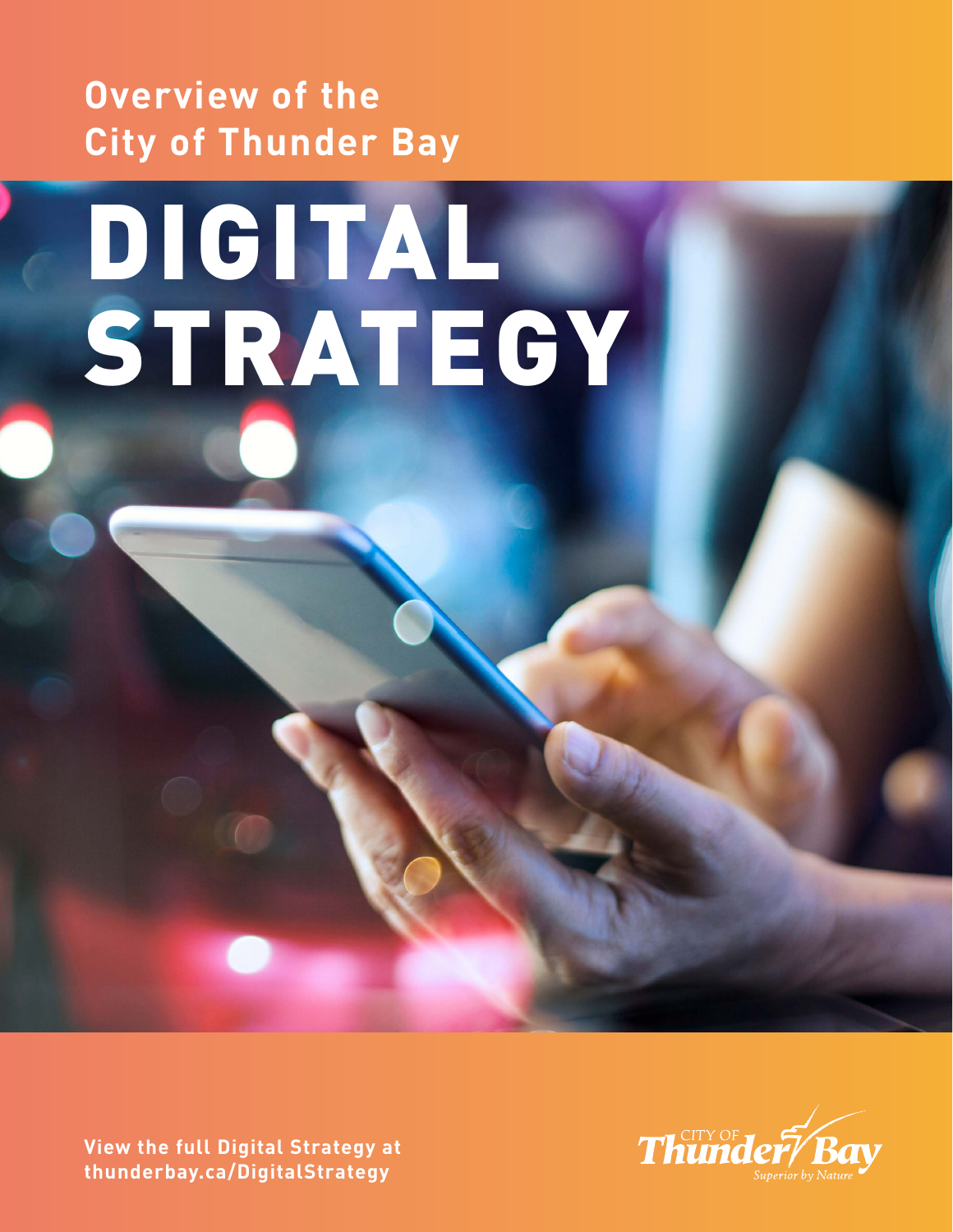#### **A Digital Strategy to Drive the City Forward**

In the always-on, fast moving, 21st century world, digital technology has become a powerful force in society. Using smartphones or tablets, many people choose to bank and shop, buy and book, access entertainment, navigate, connect, and communicate online in ways that fit better their busy lives.

The City of Thunder Bay Digital Strategy was developed to embrace our digital era. The events of the COVID-19 pandemic have demonstrated that citizens are willing to interact with the City digitally, and City leaders and staff have learned how quickly they can pivot to a digital environment – working remotely, introducing digital approvals, and reconfiguring services to be more digital.

While the 2019 Grant Thornton Program and Services Review was the impetus to initiate this work, it is in this broader context that the development of this Digital Strategy was identified as a Council priority.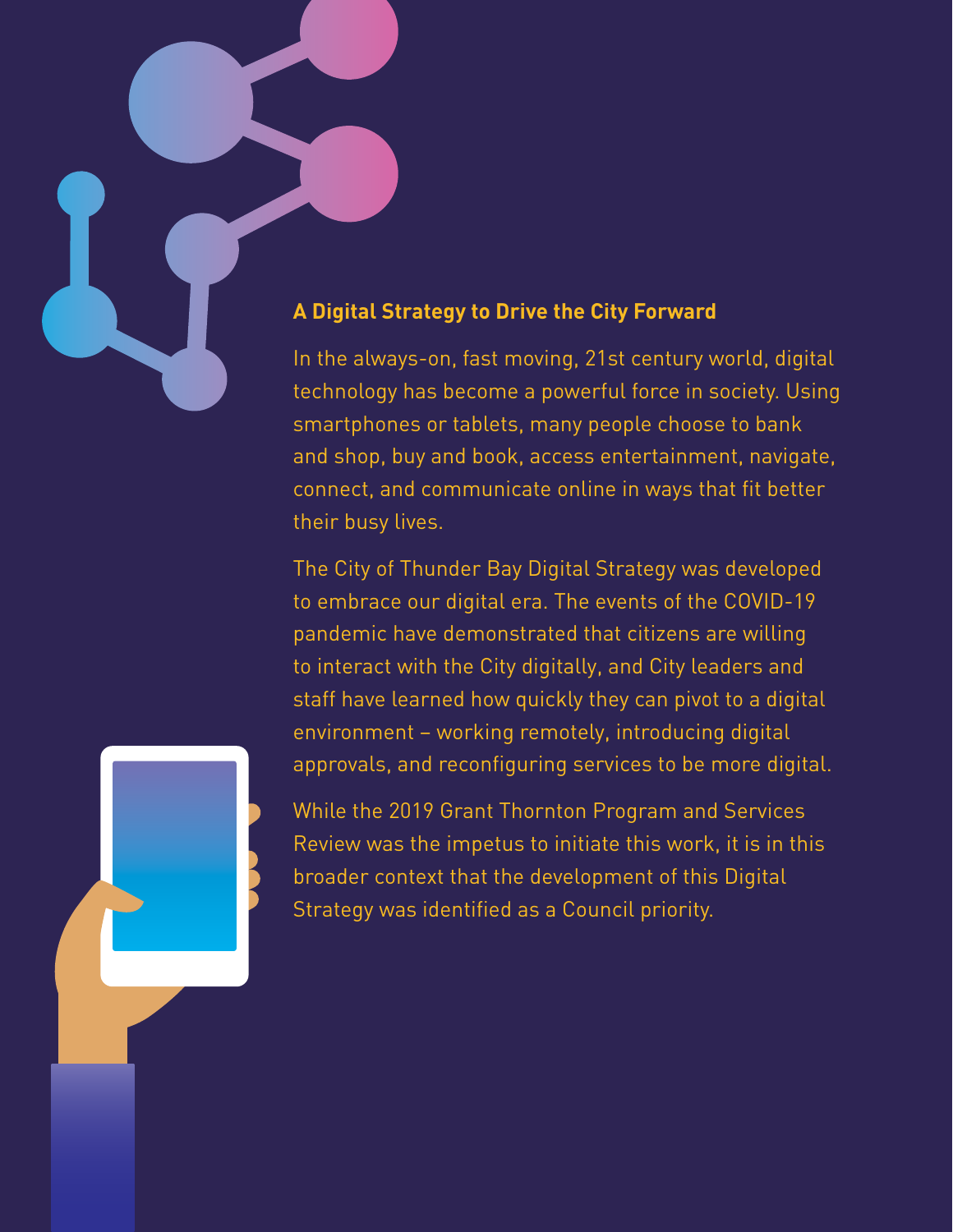# The Importance of Technology for Municipalities

Today, most municipalities are massively dependent upon technology to operate. Though often invisible to citizens, technology is a critical service – the glue that keeps the City running 24/7.

Services as diverse as tax billing, dispatching fire trucks, coordinating transit services, safely treating water, and managing recreation program registration, all rely on information technology working quietly in the background to operate effectively and safely.

While email, messaging and smartphones keep every part of the organization connected, it is the back-office business solutions that manage the flow of work – allowing staff to track development applications, run payroll, collect taxes, manage customer requests, or monitor budgets. It is this digitized platform that makes the City work efficiently. Additionally, municipalities are employing "Smart City technologies" and more connected City-wide sensors are being used to monitor critical infrastructure.

Data and information is expected to become increasingly more important, providing insights about service delivery that allow City officials to improve efficiency and improve services.



## The Vision

A collaborative approach to delivering customercentred, digitally-powered City services.

The vision for the City's information, technology and digital programs, includes some important ideas.

- Collaboration is at the heart of digital success.
- City services to the community are the core of the City of Thunder Bay.
- Providing efficient, accessible, easy-to-use, cost effective and digitally-powered serves is of core importance.
- The City should design its services around customers, not around internal needs.
- The City intends to modernize how it delivers services by taking advantage of digital technologies for both internal and customer facing services.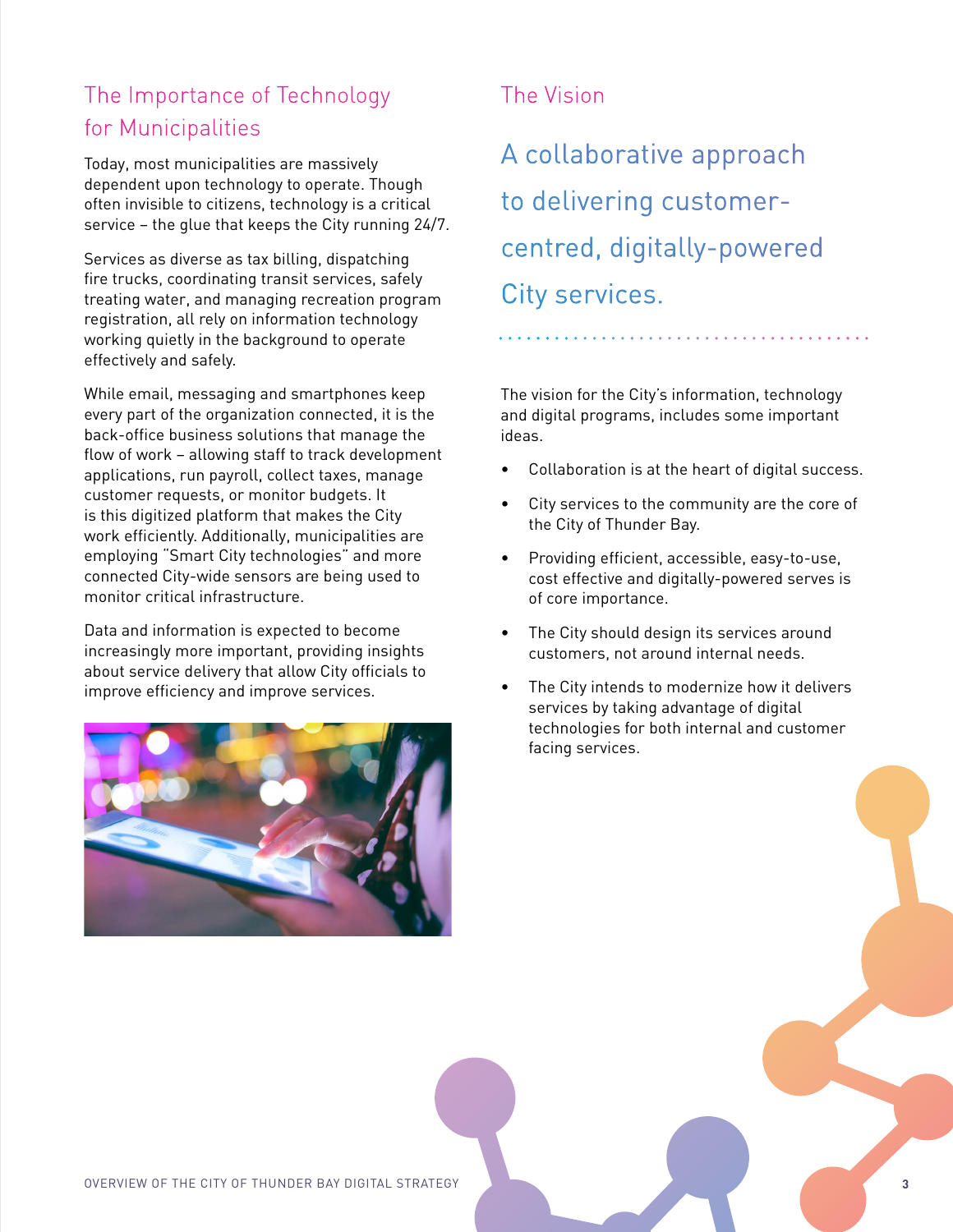# Customer-Centred, Digitally-Powered City Services

What does this mean?

In a future in which services are digitally-powered, interacting with the City should be **simple**, **straightforward** and designed around being convenient for customers and staff alike.

Consider the following example that showcases the general trajectory of the Strategy.

Mary witnesses a stop sign being knocked over. Using her smartphone, she takes a photo and uploads it to report the problem. The notification is received and automatically recorded, categorized, located, and a request dispatched to a crew in the area who receives it on a laptop in their work vehicle. They immediately erect a temporary stop sign. Mary gets an update to let her know that a temporary fix is in place. Mary feels reassured the City is working hard and smart to keep citizens safe. When a permanent sign is in place Mary receives a notification that the issue has been resolved and is asked to rate her interaction with the City.



#### **Integrated technologies** such as

telecommmunications, networks, mobile devices and business systems are working in concert to allow simple access to services .

#### **Multiple transactions from different departments**

doesn't happen by accident. It has to be planned, processes must be designed, and systems implemented and integrated.

**End-to-end, real-time transactions** are becoming common in the private sector and are increasingly expected (think about airline bookings or interactions with your bank). Moreover, significant efficiencies are achieved such as the reduction in paper, elimination of unnecessary in-person visits, and reduced costs and delays from mail outs.

It is not just customers who appreciate **efficient, simple, and easy-to-use processes**. Staff within the City are often frustrated by inefficient, slow, paperbased internal processes. Modernizing the employee experience so that frequent tasks are streamlined, increases productivity and reduces frustrations.

Communities throughout Ontario are using technology in many ways to provide innovative and cost-effective services, for example:

- Guelph citizens can submit and track building permits and drawings online.
- Burlington staff handle their time and attendance processes via an employee app.
- Barrie residents monitor their water consumption via an online dashboard.
- Richmond Hill field crews receive automated requests on their mobile devices.
- Oakville citizens can search and review planning applications and associated drawings online.
- Brampton Fire Department uses GIS to identify hot spots and focus their fire prevention and education work.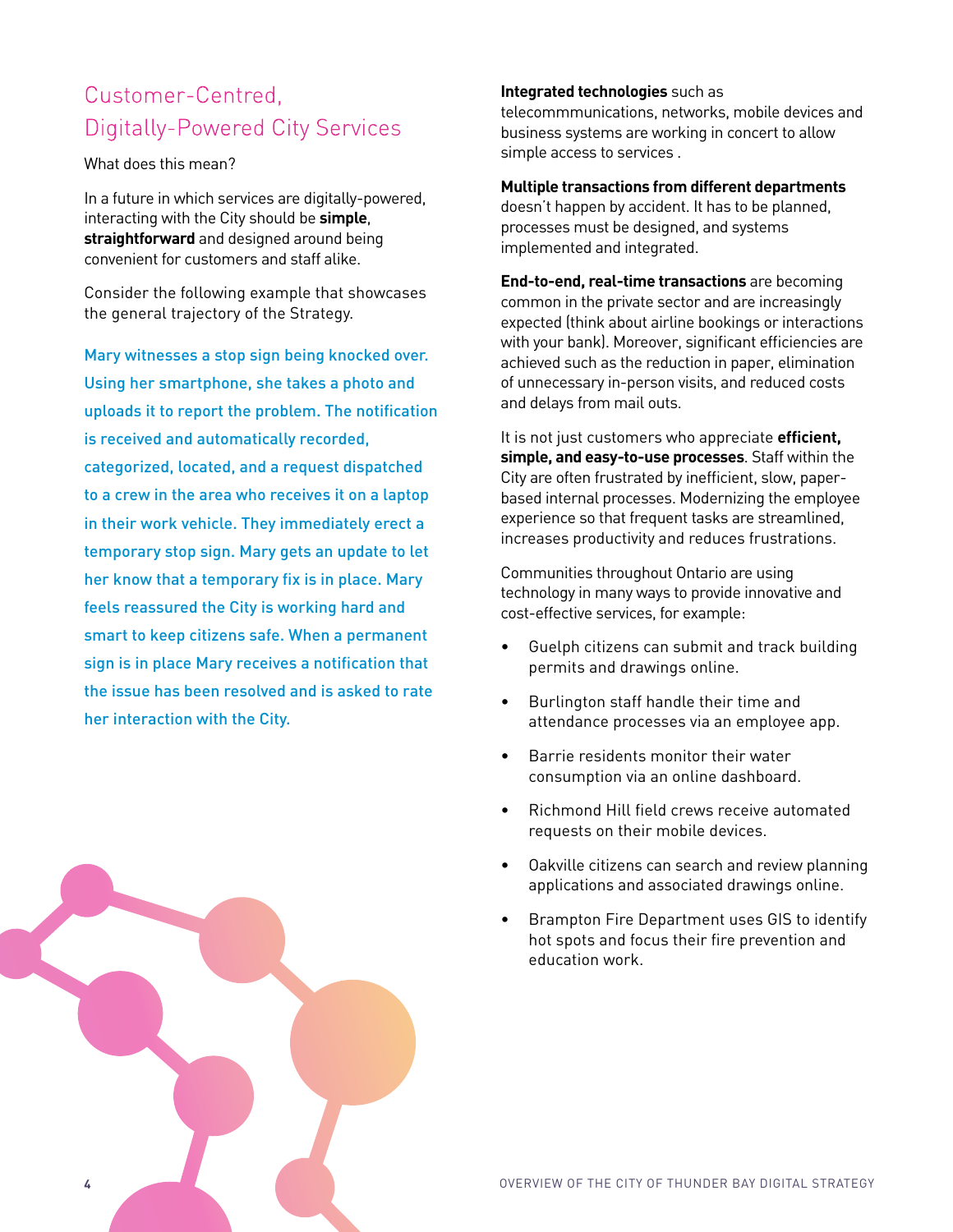# Our Digital Mission

The City will follow the '15 Principles of Good Service Design' (by Lou Downe) and 'Guidelines for Good Digital Practice' (the [Ontario Digital Service Standard\)](http://www.ontario.ca/page/digital-service-standard) to move the City's Digital Strategy forward.

#### **The 15 Principles of Good Service Design** – Lou Downe

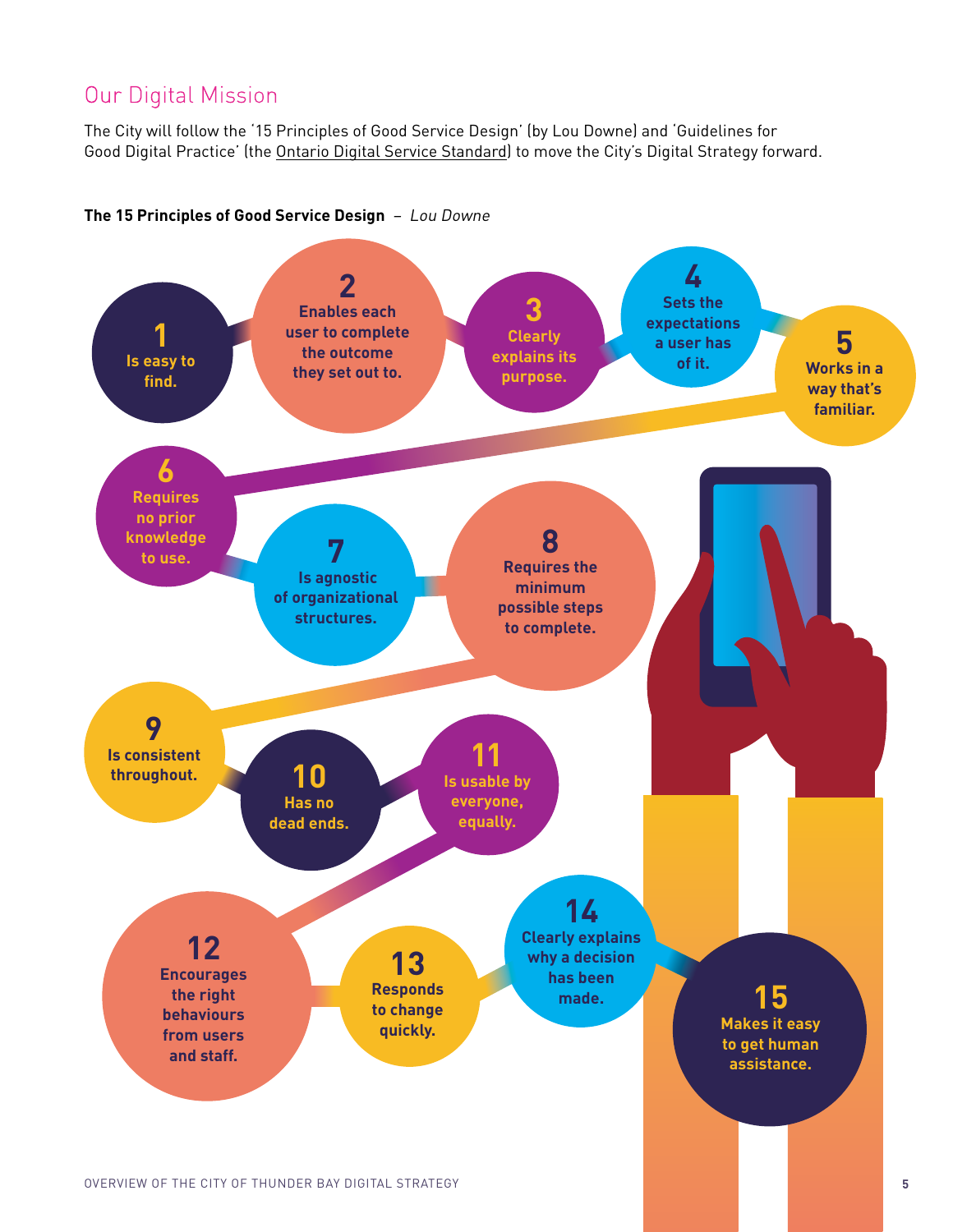# The Value of Process Digitization

The best run organizations rely on a combination of people, processes and technology, working together in a synchronized fashion, to deliver exceptional services to customers. When processes are digitized, all necessary transaction processing (workflows and tasks, notifications and quality checks, validations and approvals) can be carried out digitally, using a computer and can happen anywhere and anytime. Offline steps related to tracking and planning of work activity (e.g. paper file or getting a physical signature) are removed.

Common business solution platforms integrated in ways that allow tasks initiated or completed in one team or one system to automatically trigger a task for another team to be completed in another system. The digital process chain provides complete visibility and the ability to audit the process throughout the organization.

Systems can manage the workflow of processes and the assignment of activities, including escalating items to senior staff and management when exceptions are encountered or where performance falls below defined levels of service.

Digitization allows the tracking of team and workgroup processes and monitoring of key performance indicators that provide insights to improve process effectiveness, allowing for a more effective allocation of organization resources.

### The Work Ahead: Major Projects

There are five major work streams and their associated key activities recommended in the Digital Strategy where the City will focus its digital and technology investments. Additionally, there are smaller initiatives that the Digital Strategy has identified which are not covered here but have been laid out in a separate internal work plan.

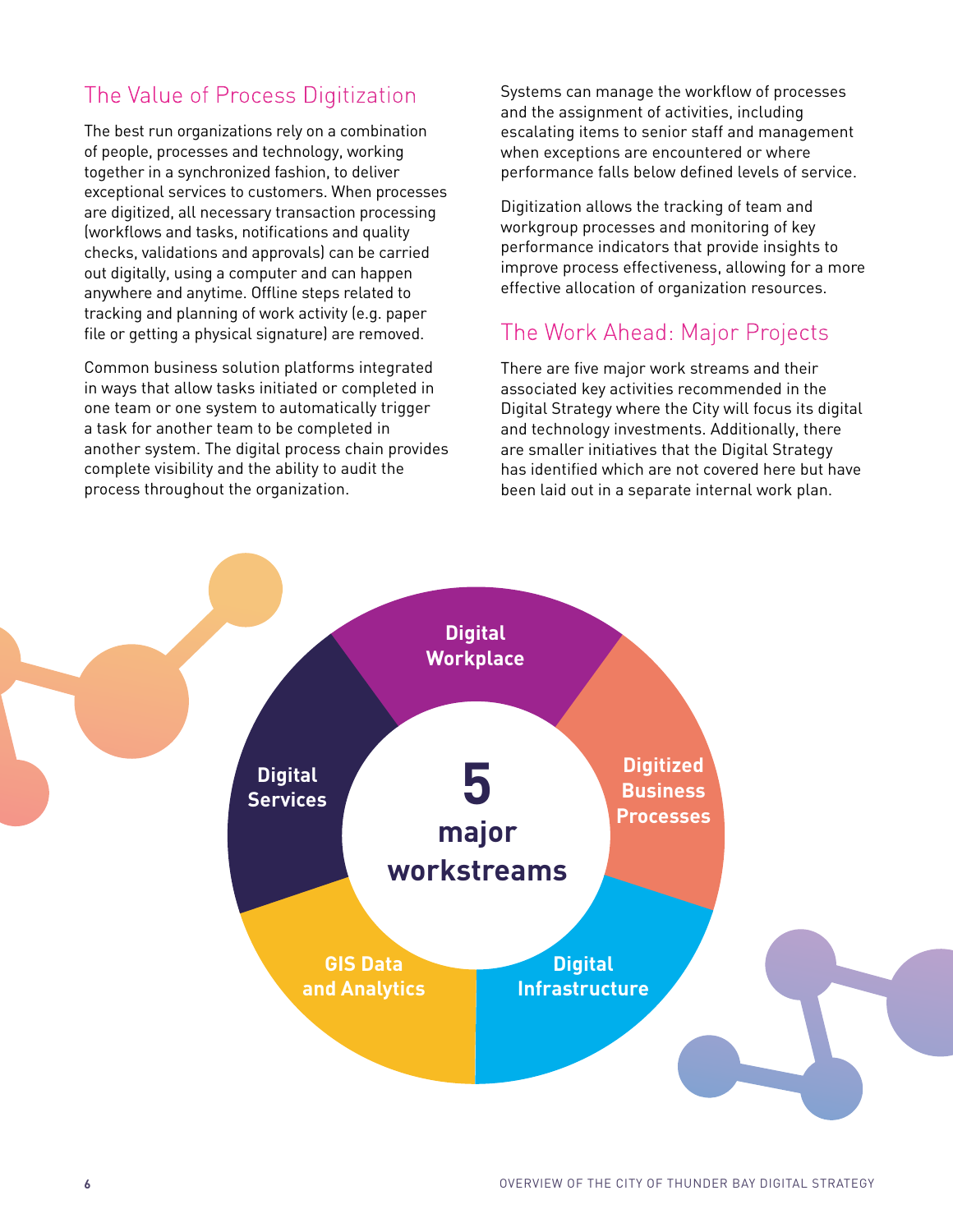# The Work Ahead: Major Projects

\*Some of the major projects for each work stream are represented here. Additional details and projects can be viewed in the detailed work plan (appendix d) of the full [Digital Strategy](http://www.thunderbay.ca/DigitalStrategy).

| <b>Work Stream</b>                                                                                                      | <b>Key Activities*</b>                                                                                                                                                                                                                                                                                                                                                                                                                       |
|-------------------------------------------------------------------------------------------------------------------------|----------------------------------------------------------------------------------------------------------------------------------------------------------------------------------------------------------------------------------------------------------------------------------------------------------------------------------------------------------------------------------------------------------------------------------------------|
| <b>Digital Workplace</b>                                                                                                | Microsoft 365 Implementation<br>$\bullet$                                                                                                                                                                                                                                                                                                                                                                                                    |
| Connecting all staff, using<br>technology to make staff<br>working lives simpler and easier.                            | Information Management Strategy and Enterprise Document and<br>$\bullet$<br>Records Management System<br>Device Review<br>$\bullet$<br>Connecting All Staff (in office and out in the field)<br><b>Expanded IT Support Service</b>                                                                                                                                                                                                           |
| <b>Digitized Business Processes</b>                                                                                     | Asset and Work Management Systems                                                                                                                                                                                                                                                                                                                                                                                                            |
| Replacing paper-based, manual<br>processes with automated,<br>digital, real-time, workflow-<br>based processes.         | Land and Property Management Systems (AMANDA)<br>$\bullet$<br>SAP Multi-Year Plan, Upgrade and Finance Enhancements<br><b>Comprehensive HR Process Management System</b><br><b>Water and Tax Billing Replacements</b>                                                                                                                                                                                                                        |
| <b>Digital Infrastructure</b>                                                                                           | Network Improvements and Long-Term Network Strategy<br>$\bullet$<br>Public Wi-Fi Expansion<br>$\bullet$<br>Automated Meter Reading (AMR) and Traffic Signaling<br>$\bullet$<br><b>Cybersecurity Program</b><br>$\bullet$<br><b>Regional Partnerships</b>                                                                                                                                                                                     |
| Ensuring we have the<br>connectivity, Cloud capabilities<br>and cybersecurity to support<br>the City and our community. |                                                                                                                                                                                                                                                                                                                                                                                                                                              |
| <b>GIS Data and Analytics</b>                                                                                           | <b>GIS Strategy</b><br><b>GIS Upgrades</b><br>$\bullet$<br>Internal and External GIS Self-Serve Solutions<br>$\bullet$<br><b>Integration Technology</b><br>$\bullet$<br><b>Data Strategy and Governance</b><br><b>Automated Vehicle Location (AVL) and GPS Review</b>                                                                                                                                                                        |
| Managing data well and using<br>it to drive our practices and<br>decision-making.                                       |                                                                                                                                                                                                                                                                                                                                                                                                                                              |
| <b>Digital Services</b>                                                                                                 | Digital Services First (deliver services digitally first vs. other<br>channels)                                                                                                                                                                                                                                                                                                                                                              |
| Providing great, self-serve,<br>digital experiences to<br>customers over visits or calls to<br>City Hall.               | Digital Declaration (affirms our ambition for services in the internet<br>age and our commitments to it)<br>Digital Service Standard (see standards outlined in our Digital Mission)<br>$\bullet$<br>Forms Digitization Program<br>$\bullet$<br>Payments, Billing and Online Payments<br>Building Permits, Licences, Planning<br>Expansion of Recreation Programming, Marina and Campground<br>$\bullet$<br><b>Online Booking Management</b> |